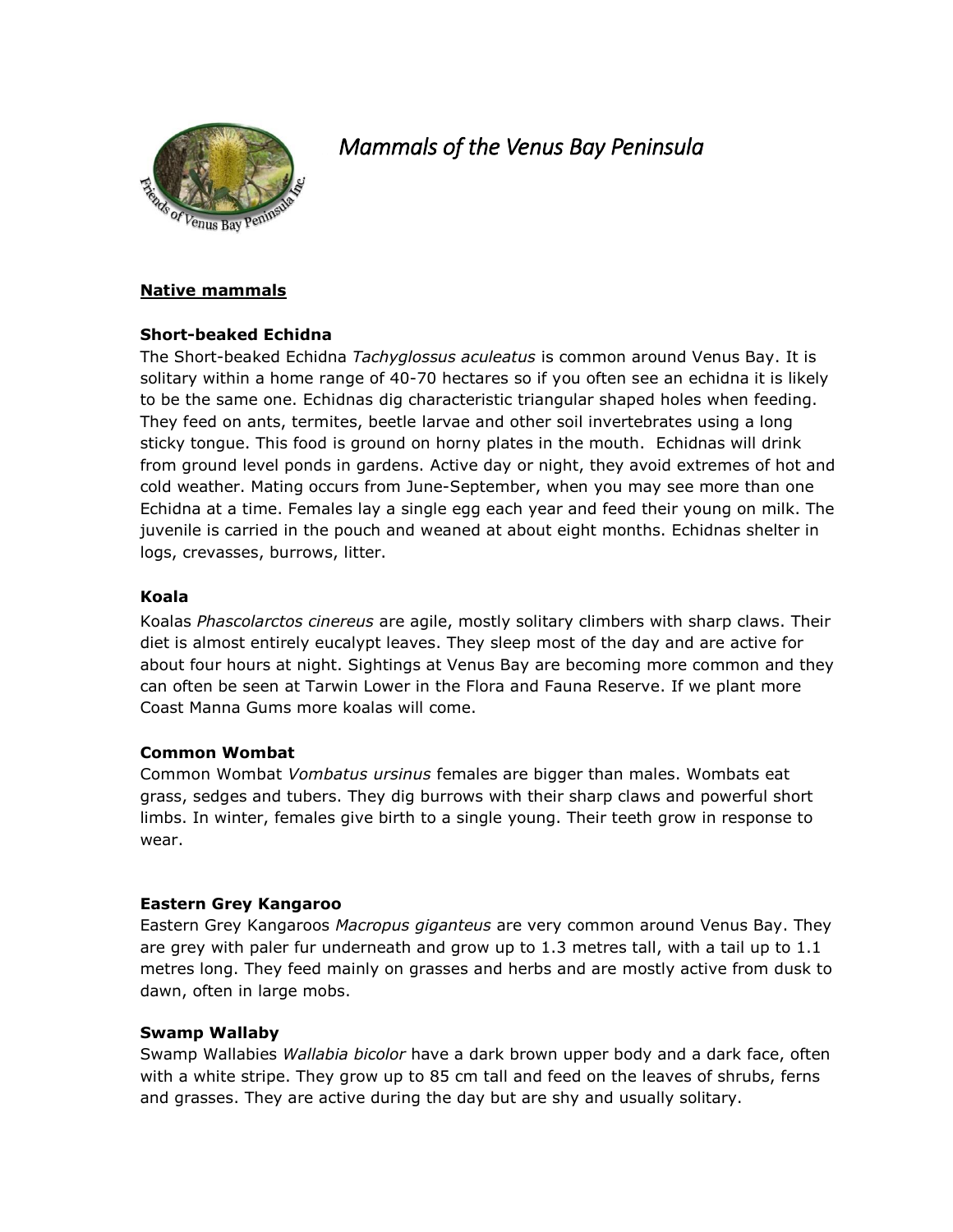### **Eastern Pygmy Possum**

Eastern Pygmy Possums *Cercartetus nanus* are found in Coast Banksia woodland, forests and heathland. They are tiny and very hard to see. Their head and body measure up to 10 cm long. They feed on insects, nectar and pollen and store food at the base of their tail, making it swollen at the tip. They usually breed in summer. Look for them at night on Banksia flowers.

# **Common Ringtail Possum**

Common Ringtail Possums *Pseudocheirus peregrinus* are common around Venus Bay. They have white fur underneath, rufous on flanks and grey on the back, and a coiled tail with a white tip. They make a nest or drey in dense shrub or uses a tree hollow. Mainly solitary but they sometimes form small family groups. They forage at night for leaves, flowers and fruit, using their tail to grip branches as they move.

# **Microbats**

Microbats are the smallest bats in Australia and some species could fit inside a matchbox. They hunt flying insects, including mosquitoes, and eat up to half their body weight a night. They become inactive in winter (torpor) to save energy, so it is important not to disturb them.

## **Swamp Rat**

Swamp Rats *Rattus lutreolus* have dark fur and brown feet, with a tail that is shorter than its body. They grow to 20 cm long. Swamp Rats form extensive shallow burrow systems and runways through the vegetation. They eat mostly stems of grasses and sedges. They are found in dune scrub, heath and grassland areas.

### **Bush Rat**

Bush Rats *Rattus fuscipes* have brown fur and pink feet, with a brown-pink tail shorter than its head and body length. They are shy rats, moving about at night. They grow up to 21 cm long. They eat plants, seeds, fungi and invertebrates. They make nests in soft soil burrows, rock crevices or fallen logs. They are found in coastal scrub.

### **Swamp Antechinus**

Swamp Antechinus *Antechinus minimus* has been confirmed at Venus Bay. They are largely nocturnal and forage for insects. They build nests of dry grass in shallow burrows. Swamp Antechinus mate at the same time within each population, after which the males die.

### **Southern Brown Bandicoot**

Southern Brown Bandicoots *Isoodon obesulus* are thought to have been common round Venus Bay before the 1960s. There is little evidence of their continuing presence, but the occasional footprint sighting tells us some may have survived the predations of foxes and feral cats. They eat invertebrates and tubers in the soil. Holes dug for food are the shape of small ice cream cones - conical and small with a neat pile of soil at the edge. Nests are made from living tufts of grass pulled shut around them.